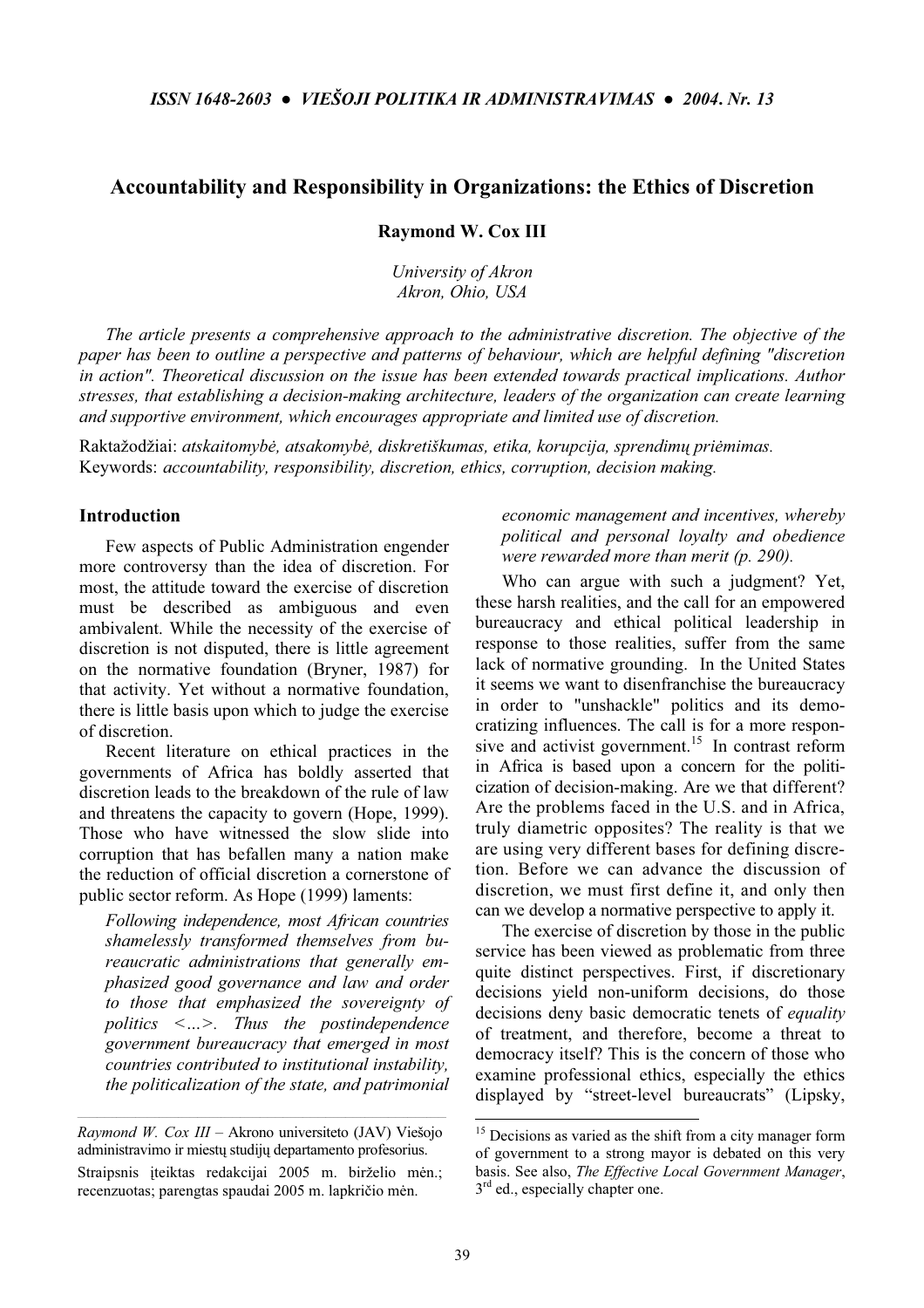1980) such as the police (Johnson and Cox 2005). Second, for a minority of scholars the problem is reversed. They see bureaucratic norms, which reject the exercise of discretion, as preventing adequate service to citizens in greatest need (equity). The question becomes that of directing or controlling discretion to the service of the ideal of democratic governance, rather than any of the several values of the organization, such as economy, efficiency, or effectiveness. The fear expressed by those who hold this view, including Yates (1981), Gruber (1987), and Hummel (1987, 1994) is that the exercise of discretion, when founded on those internal organizational values, can destroy the core of representative democratic government (see also Downs and Larkey, 1986). Importantly, Yates (1988) bases his arguments on moral grounds.

The public official's fundamental moral obligetion in a democracy is to pay increased attention to the definition and treatment of values the more these values are in conflict in a decision <...>. Public officials should provide  $a \leq n >$  thorough value analysis as one of the central justifications of public decisions <...>. Indeed that is how I would define responsibility in bureaucratic decision making <...>. Without the knowledge, it is hard to see how the idea of democratic control of administration can be anything more than a dangerous fiction (p.82).

The third viewpoint, which encompasses advocates of privatization, such as Butler (1985) and Savas (1985), sees administrative discretion as destroying politics. Their solution is to radically restrict bureaucratic discretion, i.e. to have the bureaucrats simply "do as they are told." Taken to its illogical extreme, this is the vision of the "corruption" of the governments in much of modern Africa.

The only thing that anyone can agree upon is that discretion must be checked. But how to check discretion is an age-old question. The famous Friedrich-Finer "debate" in the academic journals of 1940 and 1941 addressed this very issue; but then, as now, it was a matter of which side you were on. Few minds were changed. For Carl Friedrich (1940) only a check based on professsionalism and moral standards was required. Waldo (1984) describes this as the "inner check." The Finer (1941) perspective emphasized the external demands of the system of checks and balances, politics, and organizational structure. The central point seems to be that neither perspective is sufficient, though both are necessary components

of any approach to bureaucratic accountability and, therefore, control of discretion $16$ .

In the mid-1990s Price Waterhouse (1996) developed the notion of a decision architecture in an organization that answers the not so simple question, "who decides who decides?" Organization members "create architecture for decision making and, thereby, bring clarity and consensus on key decisions and decision rights. The mechanism for decision-making must be explicit and continually reinforced. The idea is to ensure that decisions are good ones, taken swiftly and based on real data and credible assumptions. Realistic decisions, swiftly taken, are necessarily the purview of those with the appropriate perspective (p.269)." Later that notion was extended by Cox (2000) to explore how to encourage and support ethical decision-making in organizations. The components of the decision architecture of an organization must reflect the following:

- 1. Fairness and equity are of paramount concern;
- 2. "Good" management is a product of capacity and desire;
- 3. An ethic of "doing what is right";
- 4. Multiple participants;
- 5. Articulated value statements (used both to preview and review decisions);
- 6. Accountability systems (grievance procedures) (Cox, 2000).

Taken together these components are intended to create a decision matrix that achieves "realistic decisions," and, therefore, serves to channel discretion.

Whether the decision architecture can serve as a practical and realistic advance over the traditional control mechanisms is the central question to be addressed in this paper.

## A Preliminary Definition

Put most simply, discretion represents the judgment as to what activities in an agency are to receive priority. The common assumption is that, at any moment in time, administrative officials have a choice of what to do, and that the choice affects the agency and the public. The exercise of discretion presumes both the need for and the capacity to exercise judgment. The situation and circumstances drive the decision to exercise discretion. This is not about simply implementing the "routine." The fundamental question is how to ensure that the discretionary decision-making by bureaucrats is

<sup>-</sup><sup>16</sup> A more detailed analysis of the control mechanisms applied to limit discretion can be found in Cox, 2000.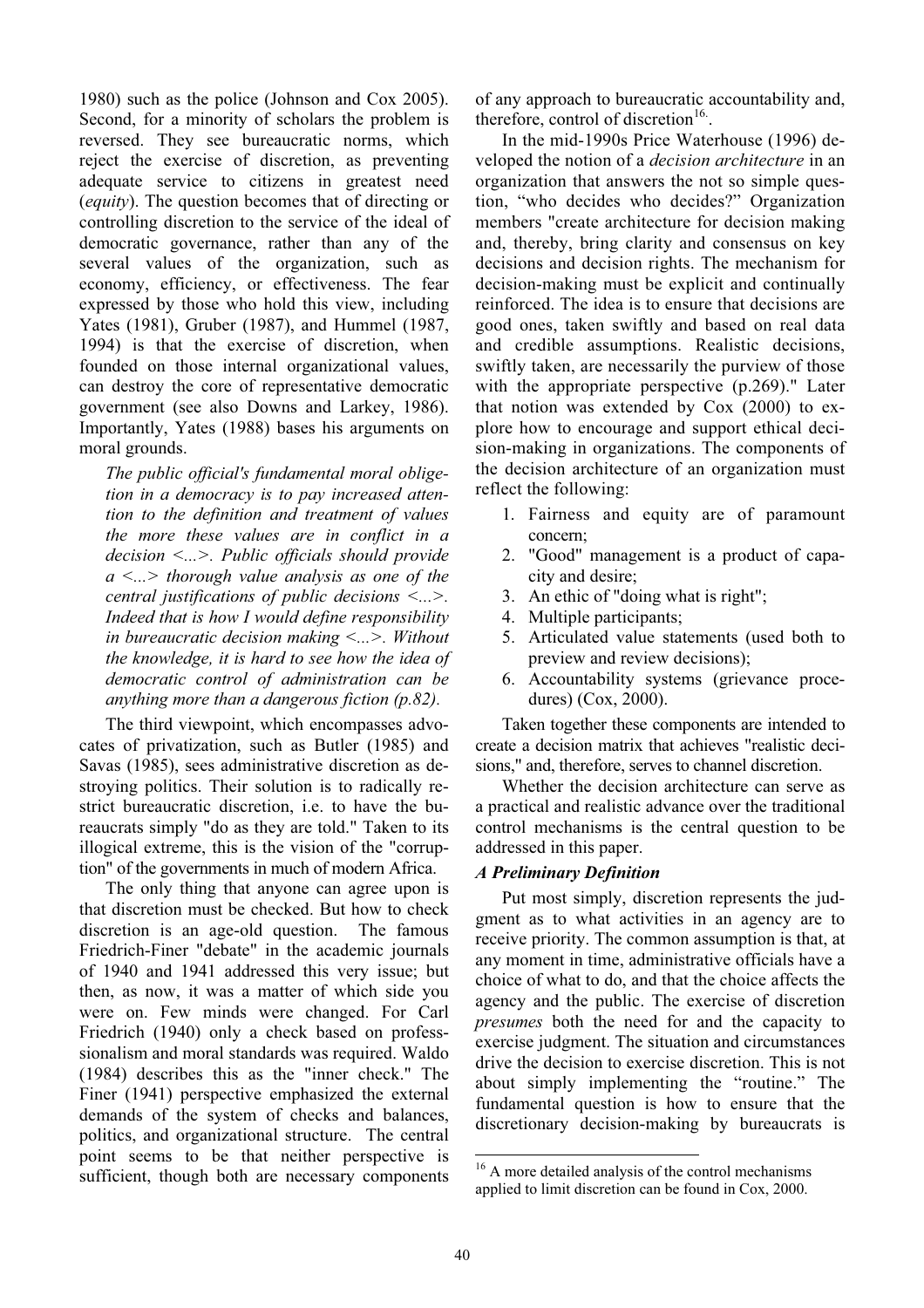done "rightly." What will be argued here is that the capacity to exercise discretion well is not merely the result of thinking or wanting to do things well. It involves *a priori* judgments of what is right that includes an accurate assessment of the situation, an ethical and political framework that defines the boundaries of behaviour and the capacity to act. As Hannah Arendt (2003) notes,

The faculty of judging particulars (as Kant discovered it), the ability to say, "this is wrong," "this is beautiful": etc., is not the same as the faculty of thinking. Thinking deals with the invisibles, with representations of things that are absent; judging always concerns particulars and things close at hand (p. 189).

The exercise of discretion is the act of *judging* at a moment in time about specific circumstances. Borrowing from Arendt (2003) and, as will be explored later, Weber (1946), the exercise of discretion involves four elements or activities; experiencing (sense making), thinking, judging and acting. While each of these elements has an individual or singular aspect, our concern here is more with the organizational or collective aspect of these activities. Only by examining these four inter-related concepts can we understand the act of exercising discretion (practice). These elements can be used to explore in more detail the potential of the decision architecture as a framework for understanding discretion.

#### Scope of Work

It is not enough to explore the academic and theoretical boundaries of this concept. As Fesler and Kettl (1991) note, the elements of discretion may conflict. Discretion in practice must accommodate and blend both accountability and morality. Reconciling the demands of the workplace (political, social and economic) with the expectation (personal or otherwise) of ethical behaviour is not easy. Dubnick and O'Kelly's (2005) thoughtful and provocative exploration of the idea of thick and thin relationships as the basis for understanding discretion in practice represents one approach. While pursuing the same ultimate goal, this work explores both the normative and practical dimensions of discretion. However, because earlier work (Cox, 2000; 2001) concentrated on the normative foundations of ethical decision-making, this effort will be closer in perspective to the practice oriented work of Dubnick and O'Kelly.

To accomplish the above task this paper will explore the four elements of decision-making, with particular relation to both the decision architecture and ethical conduct. These elements will then knit together to create an expanded conception of the decision architecture and a set of recommendations for "discretion in practice."

#### Elements of Decision-making

### Sense Making and Tacit Knowledge

There is always a context within which events occur. Every organization, and every person in the organization, has a history. Those histories are the lens through which each individual judges the organization. As Baumard (1999) comments, "an organization's interpretation system can be characterized as a succession of three steps: scrutiny (understood as an acquisition of data); conferral of sense to the information obtained; followed by organizational learning, defined as the process by which certain knowledge about action dominates the organization's relationship with its environment (p. 8)." He goes on to note that "interpretation is to be understood as both a process and a product. Understood as a product, it serves as a basis for the taking of action, and so precedes organizational learning. Understood as a process, interpretation is the sequence through which a signification is given to information and through which actions are chosen (p.8)." This interpretation system is the result of applying two forms of knowledge – tacit and explicit - to sense making. The distinction between the two types of knowledge is as much in how we become cognizant of it, as it is different typologies. Explicit knowledge emerges from "facts, knowledge codified, 'ruled, archived and organized knowledge' that which can be expressed in words and numbers, whereas tacit knowledge represents learning and unlearning through experience, knowledge in motion - subjective, interpretive, equivocal and continuous (Baumard, 1999, p. 8)."

People in organizations apply *both* tacit and explicit knowledge to understand the world around them (Gherardi and Nicolini, 2004; Stati, 2004). "It is in fact the interaction of explicit and tacit knowledge that allows organizations to make sense of their environment, by appealing to both the exercise of moderation, to control and modellization (explicit knowledge), and organizational memory, to their experience and that of others, and to intuition (tacit knowledge) (Baumard, 1999, p.8)."

Weick (2001) outlines seven elements of sense making in organizations:

1. Sensemaking is focused on those actions around which the strongest commitments form;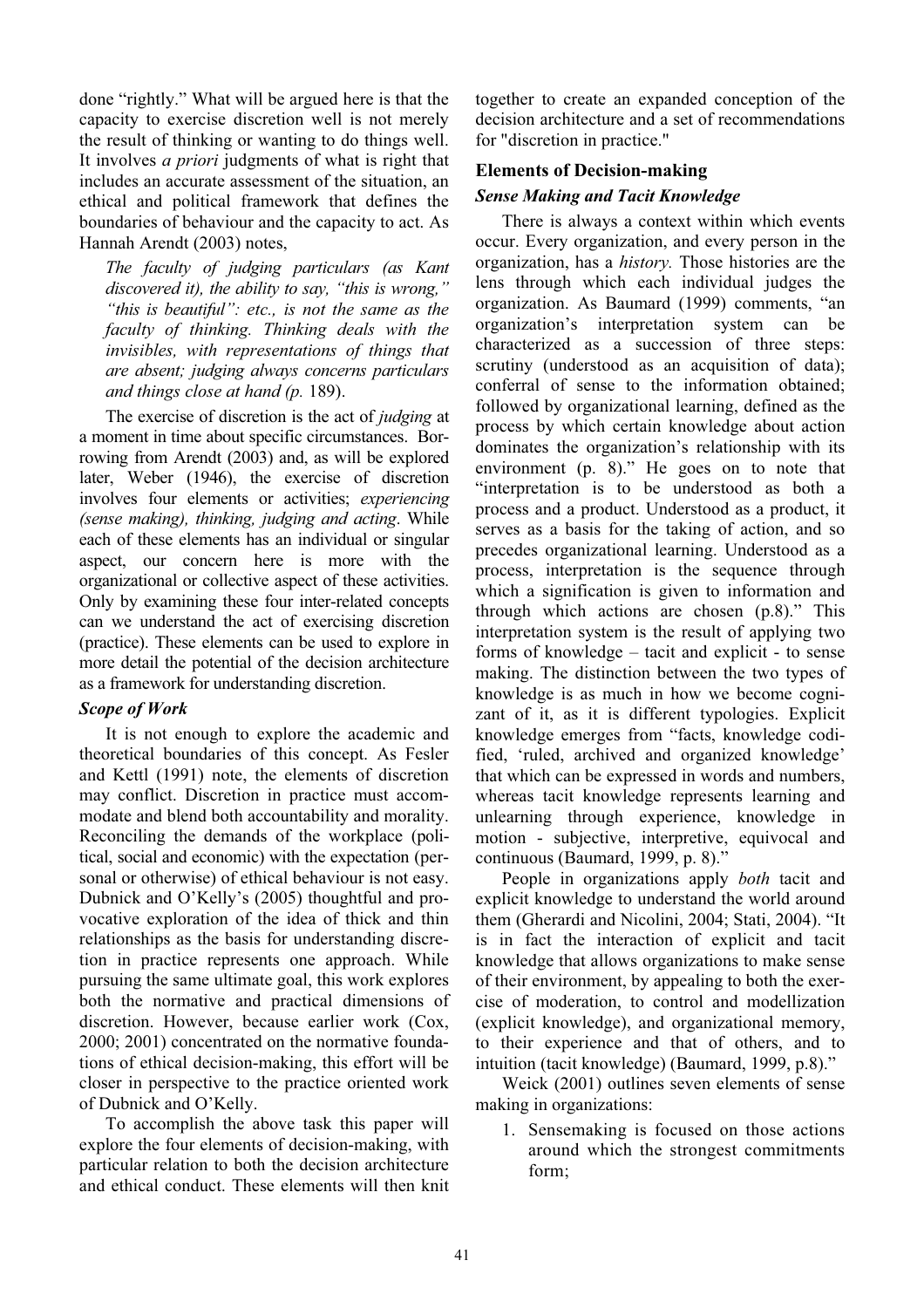- 2. The content of sensemaking consists of justifications that are plausible to, advocated by, sanctioned within, and salient for important reference groups;
- 3. Actions "mean" whatever justifications become attached to them. Committed actions are equivocal since they have multiple meanings; the justification process reduces this confusion;
- 4. Organizing begins with moments of commitment. These moments determine the meanings that are available to make sense of events that fill the other noncommitting periods. The generation of meaning is a discontinuous process that is activated when important actions coincide with settings in which those actions are performed volitionally, publicly, explicitly, and irrevocably. Since commitment is an additive process, commitments strengthen slowly and incrementally;
- 5. Presuppositions, expectations, and even faith are important engines in the sensemaking process, especially when actors are confident and environments are malleable;
- 6. Organizations are ideal sites for committed interpretation because they generate action, champion accountability, make choices, value good reasons, and scrutinize everything. People do know best that to which they are committed, but not because they knew it and then became committed. It is just the opposite. Action leads the sensemaking process; it does not follow it. Action is intelligence, and until it is deployed, meaning and sense will be underdeveloped;
- 7. Organizations are not monoliths. Instead, they are loosely coupled fragments, just as individuals are. This fragmentation means that the relevant unit of analysis is small in size though not in influence, that small events spread intermittently and fortuitously, and that macro perspectives are hollow unless linked with micro dynamics (pp. 26-28).

Knowledge in organizations moves from individually attained knowledge to organizationally attained (learned) knowledge. The pattern as Baumard (1999) describes it is as follows:

- Tacit to explicit (articulation);
- $\Box$  Explicit to explicit (combination);
- Explicit to tacit (internalization);

□ Tacit to tacit (socialization) (pp.  $25-29$ ).

While Baumard (1999) suggests that organizational learning emerges from combination, internalization and socialization, explicit knowledge that emerges from articulation is no less important. The weakness of tacit knowledge is that often it is "invisible"; $^{17}$  it represents how people act unconsciously and intuitively. That seems to imply that it is done without thinking. This would be a mistake in that it confuses knowledge applied based upon "experience" and "calculation." Equally important for this analysis is the link between the context of an action and the emergence of the knowledge to act. As Baumard explains, "Knowledge is thus a mutable and fragile organizational entity. Its sense is derived from its application, and is lost once it is removed from the context of its utility (p. 16). $48$ 

While all four of these process are deserving of further analysis, it is the process of internalization (explicit into tacit knowledge) to which we turn. Stated another way, this aspect of knowledge development is closest to what we earlier described as thinking. This is not to suggest that the other processes do not require thinking but merely that this process is the only one in which self-conscious thought is needed.

## Thinking: Ethics and Decision-making

The second aspect of discretion is derived from the desire to behave ethically. To use the old saying: ethics is about doing what is right, not merely doing it the right way (Burke, 1989, 1994; Cooper, 1994). Discretion may be about choosing to act ethically, even when the action has no prior foundation in policy or precedent. It may even require the refusal to follow established policy and procedure by challenging the politically powerful (Hope, 1999, Cox 2004). Lest we see ethical behavior as the opposite of rule compliance, it may be easier to define this aspect of discretion as the desire or motivation to act ethically when making public decisions. Stated this way, administrative discretion may in part constitute the responsibility of the administrator to pursue ethical choices regardless of where those choices might lead (Cox, 2004). The ideal of ethical decision-making as an element of policy implementation (Bowman, 1991;

j

 $17$  The similarity between the notion of tacit knowledge as invisible and Kant's assessment of thinking as invisible are worthy of exploration, but are for now beyond our scope. Kant had quite different ideas in mind when he declared "thinking as invisible (and ultimately not productive) (see Arendt, 2003).

 $18$  This is precisely Arendt's point about "judging".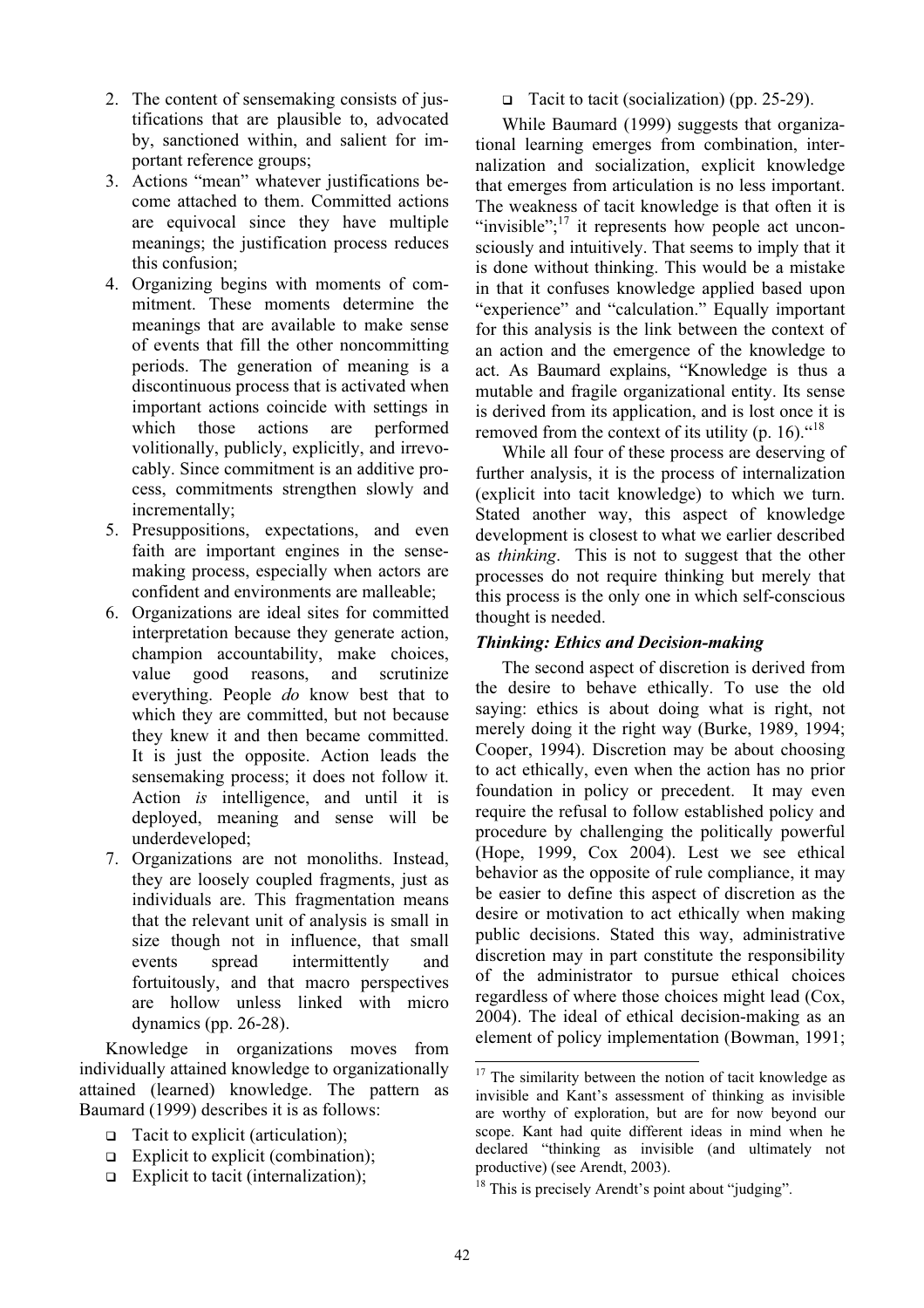Denhardt, 1988; Frederickson, 1982) may produce some unexpected results, when combined with other values, such as democracy and representative government. The difficult or hard choice (the most critical time for the exercise of discretion) by any public servant is not whether to help someone, but rather the limits of that help. There are inevitably more who seek help than can be served. The difficult choice is to determine, ethically, when to end assistance. One must remember that the longer an official spends on the special case (the nonroutine case) the lengthier the waiting list of those as yet not helped. Worse, this is precisely the situation for which neither bureaucratic routines, nor policies, nor court rulings can provide professional guidance.

The modern concept of democratic governance is associated with a set of principles of political philosophy focusing on relationships between the individual and the government. Max Weber in his political writing (1946) defines a democracy as providing formal rights of equal opportunities. Popularly, democracy is linked to the idea of participation and the right to vote. But, there is also an organizational aspect to democracy. As Sheldon Wolin (1987) has commented:

It [democracy] is a way of constituting power. Democracy is committed to the claim that experiences with, and access to, power is essential to the development of the capacities of ordinary persons because power is crucial to human dignity and realization. Power is not merely something to be "shared", but something to be used collaboratively in order to initiate, to invent, and to bring about (p. 470).

Public sector decision-making (and by implication discretionary judgments) concerns the organizational activities of "initiating, inventing, and bringing about." Or, to put it more simply – deciding how the precepts or underlying assumptions of democracy relate to understanding public decision-making. Critical for this analysis is to define the process values of democracy that make "initiating, inventing and bringing about" possible.

The paradox of democracy is that the core value is not "freedom from government" (Rohr, 1978), but rather the responsibility or duty to participate (Cooper, 1991, Thompson, 1987). While democracy does not require full or complete knowledge to participate, it does require that persons, as citizens or representatives, offer their views. Complete knowledge is neither expected nor required. Participation permits the accumulation of the incomplete knowledge of all participants to yield a common view. Such knowledge is not merely cumulative; it is synergistic (Hummel, 1986). Denial of participation is a threat to the entire democratic decision-making scheme. It is for this reason that participation is not merely a "right" to be exercised at will, but rather a duty that under girds the entire process.

# Judging

How does an ethical perspective help people in organizations make "hard choices"? Hard choices imply not only a complicated situation, but also a desire to act ethically, a focus on the outcome of the decision, and a willingness to accept public scrutiny both during the decision and after the outcome is known (Bok, 1978; French, 1978). The elements of this framework include:

- Complexity: The circumstances are confused and difficult;
- Self aware: Honest toward self and toward what we want as an outcome. A desire to be consciously and methodically ethical in reaching a decision;
- Responsible: A concern for others and an acceptance of the consequences to others of the action taken
- Justifiable: Decisions can be justified, but never excused;
- Public: Willingness to explain to others how a decision is made, before it is made;
- Realistic: Accepting of the world as it is, not as we wish (Cox, 2004).

Such a decision framework is not for the faintof-heart. It requires both a commitment of purpose and the strength to endure failure. Those we call "statesmen" are men and women who have understood that to be ethical is to face the hard choices. Great political leaders make hard choices. It takes considerable courage and strength of will to do what one thinks is right, regardless of the views of others or of the personal consequences. That is the essence of ethical decision-making, because the concerns are directed to the consequences for others, not for oneself. But it is also more than a lack of concern for person or career. Public decisions have consequences beyond person and "political" interests. Not all actions produce only "benefits". An examination of conesquences, is an articulation of "what is next". Hiding from consequences does not make them go away, but rather it means we will be caught unaware when they inevitably occur. Hiding from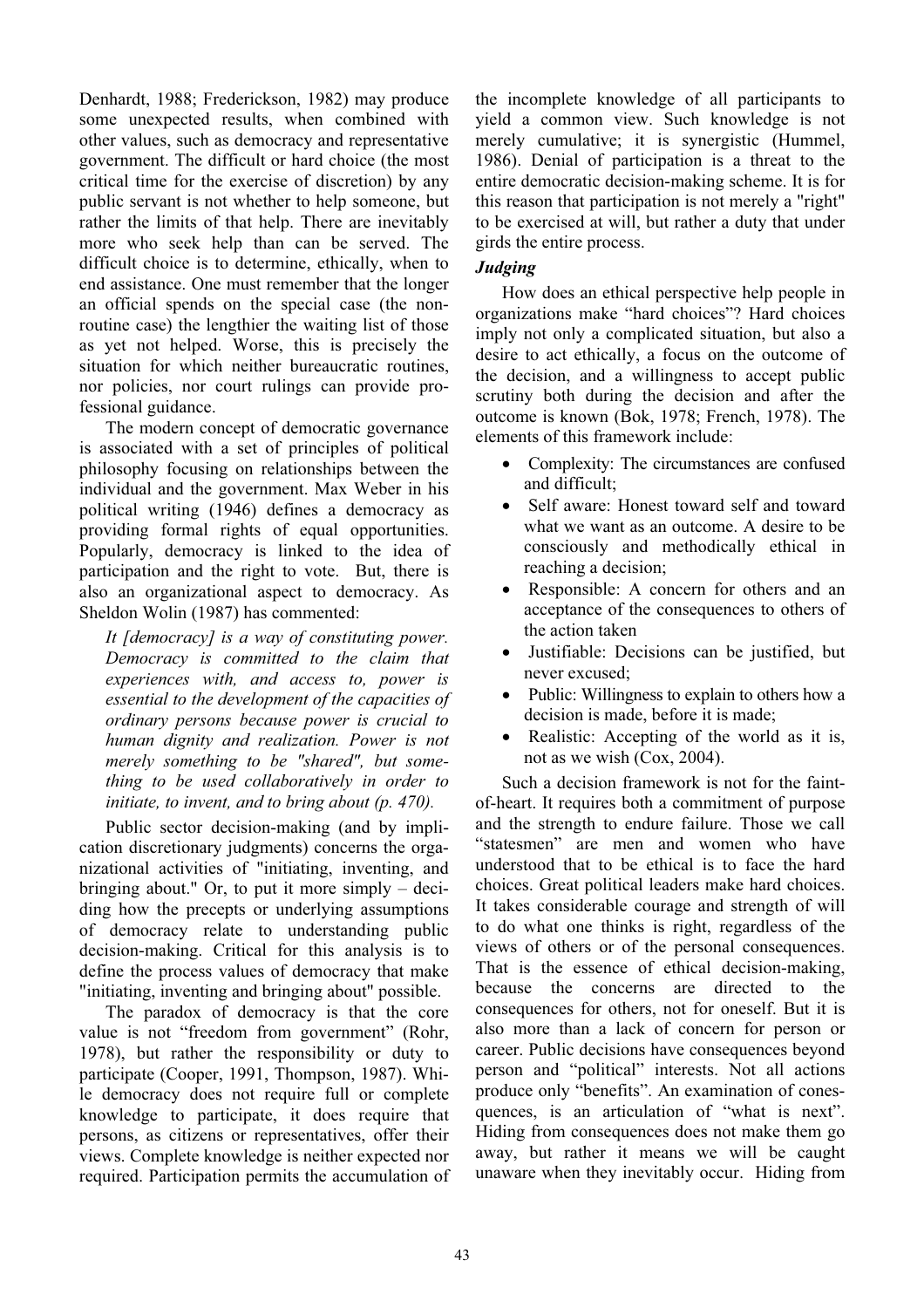consequences is a way of pretending that actions do not have consequences. Only by confronting the consequence of an act can we decide whether or not we accept that consequence. There are no rosy scenarios in this examination of consequences. In all likelihood every action has "negative" consequences (this is the real "dirty hands" [Walzer, 1973] of politics). Ignoring consequences, or to deny their existence, is to prevent hard choices from being made.

Judging the consequences of decisions is a key responsibility of organization leaders and managers. The key elements of management include, at a minimum, both an appreciation of how to frame problems and an understanding of the need for flexibility and experimentation in implementation. Six elements of management practice that would represent minimum competencies are:

- Fact-based decision making, including full awareness of the context as a "public event" and as a specific circumstance;
- $\Box$  Understanding the consequences of any action;
- $\Box$  Recognizing obligations to others; whether teammate, customer, or citizen;
- $\Box$  Visioning and creativity;
- **Problem prevention;**
- □ Leadership.

As presented these ground-rules fall into two categories: the first three relate to how a manager defines problems, and the second three relate to how a manager decides what to do. Stated another way, these two ground rules represent the "decision architecture" that the Price Waterhouse (1996) team called for.

## Defining Problems

Rufus Miles was correct when he said, where you stand depends on where you sit. A fact-based decision is not the simple and straightforward task implied. Facts are influenced by perception, belief and desire (Morgan, 1986). While that may call into question some of the analytic techniques we depend upon for answers, the critical point is that this broadened understanding of "facts" is the first step toward freeing the manager to be "creative" in defining problems. The ability to see "problems," where others see only "symptoms," starts from this recognition that facts may hide more than they reveal.

The facts, which shape "where we sit," are defined by the public nature of any problem confronting a public manager. To take this one step further, publicness implies both a focus on citizens (not merely clients, or constituents) and on democracy/constitutionalism. The mandate to begin problem-solving, by creating a vision of an idealized (ultimately, it should be unattainable) future, is the mandate to be creative and "other directed."

# Deciding What To Do

The ability to help an organization achieve its goals may be the best available definition of leadership. John Gardner (1988) suggests that leaders must have the capacity to perform four functions: agreement building, networking, exercising non-jurisdictional power, and institution building. As he notes, these are skills more associated with the "politician" than the manager, though, as with Weber, the terms must not be thought of as "job descriptions," but rather as descriptors of style and character. It is what most distinguishes the politician from the manager that is important. The most critical characteristics are the understanding of consequences and obligation to others (particularly those "beyond" the organization). "Leaders must look beyond the systems they are heading and grasp the relationship to larger realities" (Gardner, p. 14). Leaders must widen the discourse:

Considering the consequences of actions is not the task of the solitary manager. Just as the "team" has the capability to see beyond any individual, the team also has a greater capacity to "creatively" address the future. As important, public perception of the fairness of decisions and actions are critical to support of that action (Gilman, 1999). Foreknowledge and participation are prerequisites for democratic decision-making. This is true whether the "public" is limited to others within the organization, or includes all citizens.

Collective responsibility implies that there is a collective duty in decision-making. This is the opposite of hiding "inside" the organization, by kicking things "upstairs" when tough choices are required. It also means that the "boss" is never exclusively responsible. Collective decisions imply collective responsibility; all involved in the decision are culpable. Arendt (2003) argues that there is no collective responsibility when there is no involvement in the activity. She does not say this to absolve those who do not participate merely to distinguish between those who participate in evil and those who permit it. "I do not know when the term 'collective responsibility' first made its appearance, but I am reasonably sure that not only that term but also the problems it implies owe their relevance and general interest to political predictaments as distinguished from legal or moral ones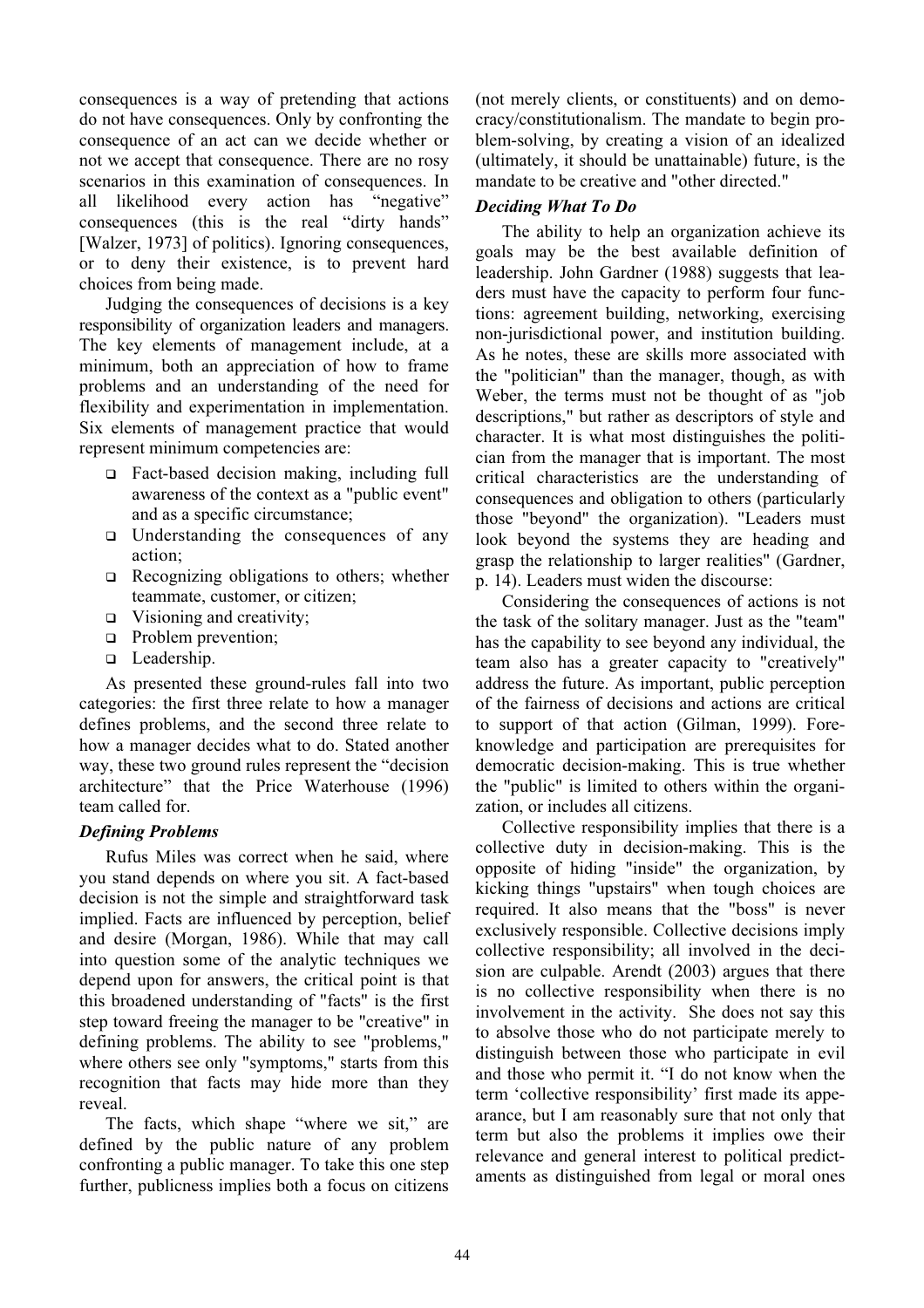(p. 148)." She goes on to note that "two conditions must be present for collective responsibility: I must be held responsible for something I have not done, and the reason for my responsibility must be my membership in a group (a collective) which no voluntary act of mine can dissolve, that is, a membership which is utterly unlike a business partnership which I can dissolve at will (p. 149).

Leaders make it possible for decisions to be made, and the leader may be more influential in the shaping of a particular decision; but, ultimately, the decision is shared by all. A person cannot absolve himself/herself from a decision by claiming to disagree, unless that opposition is given voice at the appropriate time. Far more would express opposition, if they knew they could not duck some of the blame for a policy gone wrong. Just as we in our democracy have a collective responsibility for the decisions rendered, all share the decisions of the organization. It is the duty of the manager to seek ethical decisions, but it is equally the duty of all participants. That is as much the meaning of "empowerment" as sharing in the glory of a decision well made. Leaders are not "more" responsible than others, that is the fallacy of treating ethics as the action of a solitary manager. That being said, only the leader can create the conditions in which shared responsibility is achieved.

Carla Day (1999) argues that value statements can be used by organizational leaders to begin the process of defining an organizational ethic. True to the notion of the conversion of explicit knowledge into tacit knowledge (internationalization), she also warns that "to guarantee compliance with new policies, values should also be supported by coherent and congruent regulatory practices within the framework of the existing culture (p. 164)." In other words, the value system of the organization (or of the government) must be reconciled with that of the organization members. But this need not be a reduction to the lowest common denominator of behavior. Rather, it can be a significant exercise in "cultural" renewal and the foundation for a collectively defined organizational ethic that can guide practice and thus the exercise of discretion. Defining and articulating an organizational ethic is the last piece in the puzzle in the development of an overall framework of discretion in action. Thus, we turn now to the concept of "decision architecture" to create a basis for action.

Max Weber's "Politics as Vocation" (1946) addresses the importance of vision, purpose and a "future orientation." Weber speaks to the ethical perspective necessary to be a policymaker. The key to this perspective is its emphasis on the conesquences of actions, not merely its purpose. This is, as Weber describes it, the ethic of the "mature man." The ethic, which Weber advocates, is an ethic that is fully conscious of the consequences of actions, yet remains grounded in principle. It is a perspective that is both of the heart and of the head. Lawrence Kohlberg's moral development theory (Carlson, 2002) stretches the Weberian notion of the "calling of politics." "Public administrators must recognize that different levels of moral judgment exist, and that situational variables such as education, age, life experience, and degree of autonomy may affect an individual's moral judgment (White, 1999)." Weber's mature man and Kohlberg's post-conventional man are quite similar. Each is fully conscious of the circumstances surrounding the decision and the consequences for others in the choices to be made. Similarly, each must have experience, autonomy and accountability. Discretion is granted to those who have such "maturity." It is not the product of rank or title, but the capacity and capability to act.

#### Acting (the Decision Architecture Revised)

Early in the discussion the idea of a decision architecture was introduced. The key elements of a decision architecture are worth repeating:

- Fairness and equity are of paramount concern;
- "Good" management is a product of capacity and desire;
- An ethic of "doing what is right";
- Multiple participants;
- Articulated value statements (used both to preview and review decisions);
- Accountability systems (grievance procedures) (Cox, 2000).

The decision architecture provides the institutionnal framework within which to decide who and how to decide, i.e. when to exercise discretion. Importantly, this is an exercise in judging "particulars" (Arendt, 2003, p.189). As Arendt frames the matter the capacity think to conclusions is the critical factor. This is the balance that must be achieved. The first three components of the decision architecture are abstractions (to put it into a Kantian framework, it is the result of thinking). They help answer the equivalent of the questions, what is good? or, what is evil? However, the last three components give a particularistic focus. They are tangible "things." It is this sequence, from the invisible and abstract to the particular and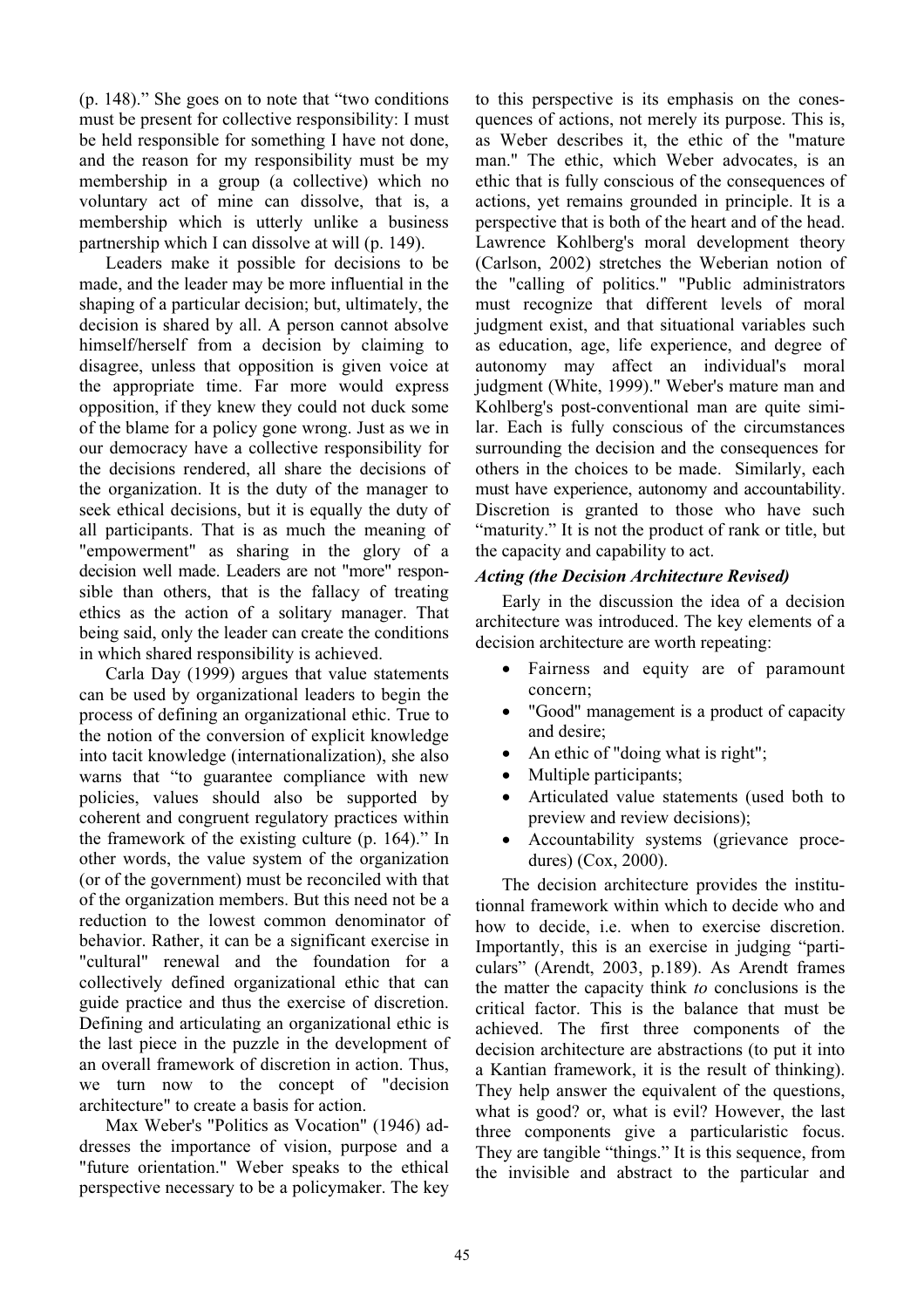tangible, that is the hallmark of this approach. Let us look at these components in more detail.

First are the three abstractions: fairness and equity, capacity and desire, and doing what is right. Each establishes ground-rules by which persons in the organization interact. Only through experience of the organizational culture and behaviours can these ideas (ideals?) be understood. Yet just as tacit knowledge (Baumard, 1999) dominates our work experience, these ideals, as experienced at work, shape our understanding of the work world. Without these or other abstractions (including the negative version of each of them) then workers cannot make sense of their place in the organization. Furthermore, they cannot judge what goes on around them. As Arendt (2003) would explain it, we must think about our work, before we can do our work. But also, without the particular focus of the second set of components can this abstract thinking become tangible work. Multiple participants, articulated value statements (mission, goals, code of ethics), and accountability systems are part of work-life. They establish the boundaries and pathways by which we are directed to act.

It is not sufficient to rely upon the decision architecture to control discretion. This is not to suggest that we "go back to where we started" with the debate over control systems. But rather, it is an acknowledgement that unless the attitudes, values and behaviours of the individual support and reinforce the decision architecture then the process will fail. As Hope (1999) has found in his examination of corruption in Africa, the "architecture" of the law and regulatory processes are meaningless unless compliance is valued by those in authority. Corruption flourishes in the face of law, where there is no interest in conforming to the law.

The value statements that Day (1999) finds so powerful must be the agent that tempers entrepreneurship and infuses a higher order spirit of democracy. The source of such a spirit is found in the ideas of Weber and Kohlberg. The person with the "calling for politics" is the postconventional mature person. Critically, both perspectives emphasize consciousness of the situation and the exercise of judgment based upon experience and the desire to do what is right. Stated another way, maturity comes with the acquisition of tacit knowledge. Such persons are the leaders that Gardner defines as necessary for successful organizations.

One final point is critical. As Baumard (1999) points out, in emergencies two phenomena are observed: (1) a tacit organization between individuals instinctively reappears; and (2) the social organization of individuals remains ever present. The tacit regains the upper hand over the formalized. In any case, the speed of the phenomenon leaves neither space nor time for commentary or rationalization (p. 37). Can the concept of "maturity" be linked to that of the possession of tacit knowledge? If that link is made then it would suggest that the thick-thin relationship advocated by Dubnick and O'Kelly (2005) sadly may be another analytic cul de sac. Dubnick and O'Kelly (2005) are correct that ethical judgments are the by-product of ethical pulls and moral pushes. However, it is internalized and socialized tacit knowledge that dominates the judging and acting in emergencies (precisely when discretionary *judgment* is most needed). When ethical conduct is internalized then discretionary judgments will reflect some combination of ethical and moral precepts (both thick and thin). There is not a conflict between the real world and the normative world in the way Dubnick and O'Kelly (2005) suggest. Their reference to Audi's (2004) use of "ethical intuitionalism" is a step forward. However, what is suggested here is that this is not a competition for domination of decisions, rather it is a conflict over learning how to cope with the potential contradictions between the two perspectives. To go back to Arendt's (2003) analysis of Kant, thinking (a normative activity) precedes judging, but judging is *different from* thinking in that it is time-bound and situational. To be an ethical judgment it must also be self-conscious and realistic (Cox, 2004). We cannot back-track to thin (normative) relationships. Rather, we are constantly struggling to balance the generalized demands of the normative with the specific requirements of the making a decision in the specific. As we gain maturity, the need to balance these values and the capacity to do so are indicators of having achieved tacit knowledge.

## Failures of Judgment

The true problem of discretion is not the failure of the control mechanisms. Rather it is in having the wrong person exercise discretion. What then are the sources of this mismatch between the capacity to judge and the responsibility to judge? Stated simply, the above analysis suggests four causes:

- Inexperience;
- □ Lack of knowledge;
- $\Box$  Burn-out (diminished capacity);
- □ Corruption.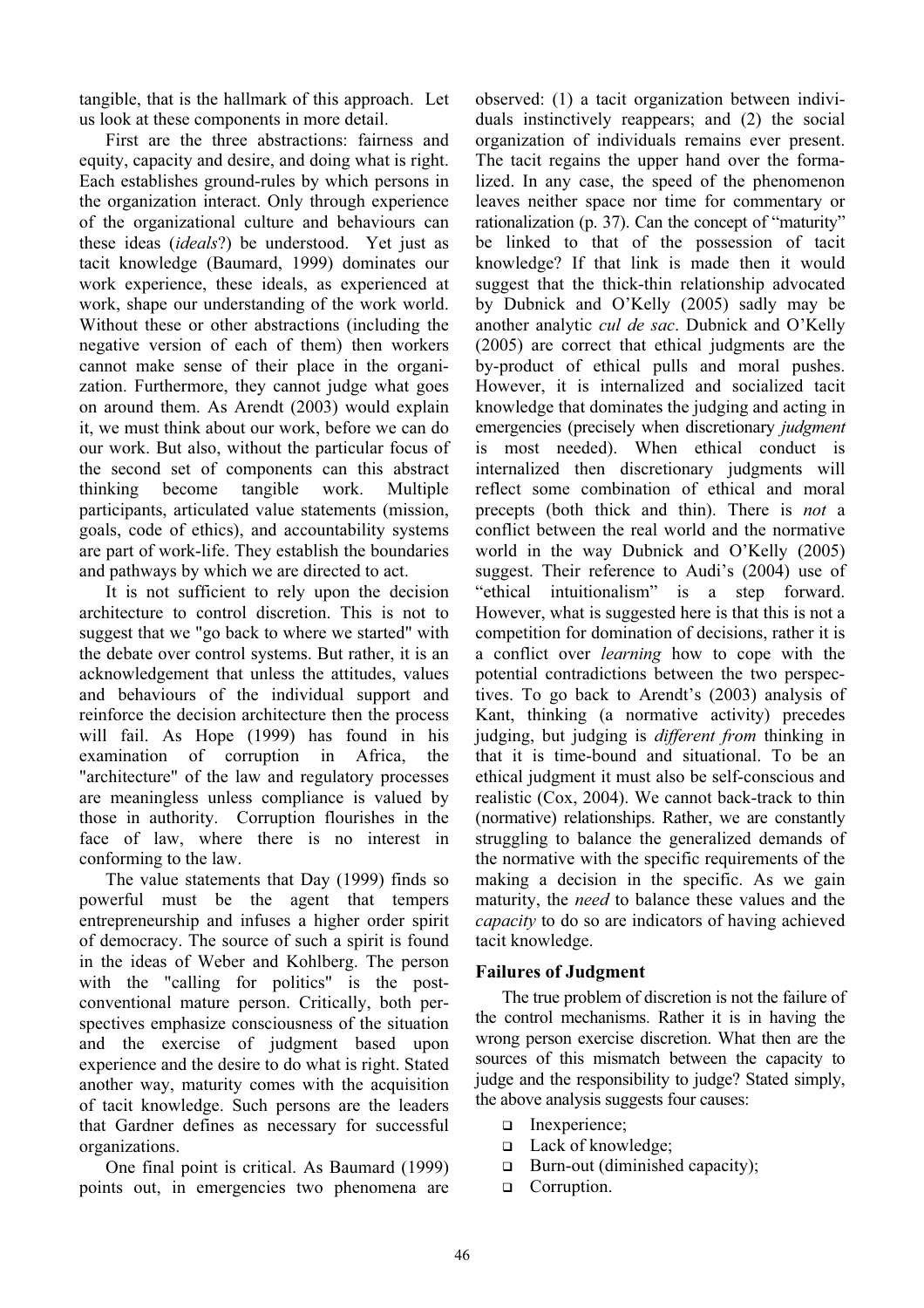#### Inexperience

While inexperience is most obviously a problem endemic in newly hired (or newly promoted) workers, inexperience also exists when persons have not yet been socialized into the organization. Weick's (2001) notion of sensemaking in the workplace is gained through experience. Work that is very narrowly defined (faculty versus administrators in American universities), or done in isolation (the police office on the street, or the worker in a field office) can also reflect a kind of inexperience. In both of these instances there is no opportunity (or the opportunity is not recognized) to combine and/or internalize knowledge. Inexperienced workers are not yet committed (Weick, 2001, see also the discussion on page 8). As such they cannot act and without that action they cannot make sense of the organization. They are hesitant and apparently indecisive because the cues, which lead to acting, are not recognized.

### Lack of Knowledge

From one perspective inexperience and lack of knowledge are related. Without experience know-ledge, and particularly tacit knowledge, cannot emerge. But a lack of knowledge can occur at both the individual and organizational levels and it has both explicit and tacit dimensions. There is also the question of the individual worker's *capacity* to learn and gain knowledge. Some of us have a good "feel" for a job and learn quickly. For others of us learning is a struggle. The inability to comprehend and acquire tacit knowledge plays a significant role in halting learning.

Again, the above commentary has both an individual and organizational dimension; individuals may be knowledgeable, but the organization may not. While explicit knowledge is articulated knowledge, tacit knowledge often is "inarticulate" (Baumard, 1999). Unless there is a conscious effort to transform and translate (Gherardi and Nicolini, 2003) individual knowledge into tacit, organizational knowledge this problem will continue.

#### Burn out

In the United States the problem of "burn-out" has been noted for many years. This problem is often associated with role conflict where the professional expectations of the worker and the organization work rules conflict (see, among others, Hummel, 1986, 1994). Here burnout becomes a problem of diminished capacity. The knowledge may still exist within the individual (and potentially within an organization), but the role conflict leaves the worker without the will to act. Organizations, which are under threat of desolution (a common problem in American government), often display the same ennui that Hummel sees in individual cases of burnout. These are organizations (much like the individuals) which go through the motions. If we were to frame this differently, these are organizations in which the informal organization is not performing properly. Organizational learning has ceased.

## Corruption

Corruption is not the simple problem of individual bad behaviour. Even where corruption is common the tendency is to focus on individual transgressors and imply that the problem is that of a few "bad apples" (Johnson and Cox, 2005). This analysis would suggest that corruption is more ingrained. It is learned behaviour. It survives because the organization has learned (and it has become internalized tacit knowledge) that such behaviour is justified. While those on the outside may find the behaviour incomprehensible (Bok, 1978; Hope, 1999), those inside the organization have successfully rationalized the behaviour and incorporated it into the organizations customs. As Arendt (2003) noted, corrupt persons, seemingly have an infinite capacity to excuse their own behaviour (everyone does it, but I am different).

The trouble, I think, is less that power corrupts than that the aura of power, its glamorous trappings, more than power itself attracts: for all those men we have known in this century to have abused power to a blatantly criminal extent were corrupt long before they attained power. As far as the criminals themselves are concerned, the chief common weakness in their character seems to be the rather naïve assumption that all people are actually like them, that their flawed character is part and parcel of the human condition stripped of hypocrisy and conventional cliches (p.268).

Equally disturbing is the willingness of others, those attracted to power, to support actions which they would otherwise reject. Their willingness, even desire, to be close to power is as much a form of corruption as the behaviour of those who acted criminally (Arendt, 2003). Stopping corruption does not begin or end with identifying the criminal act of the individual, but in uncovering the organizational cultural behaviours that makes the behaviour attractive.

## Recommendations for Action

How might these failures be addressed? The first two relate to the extent and type of organiza-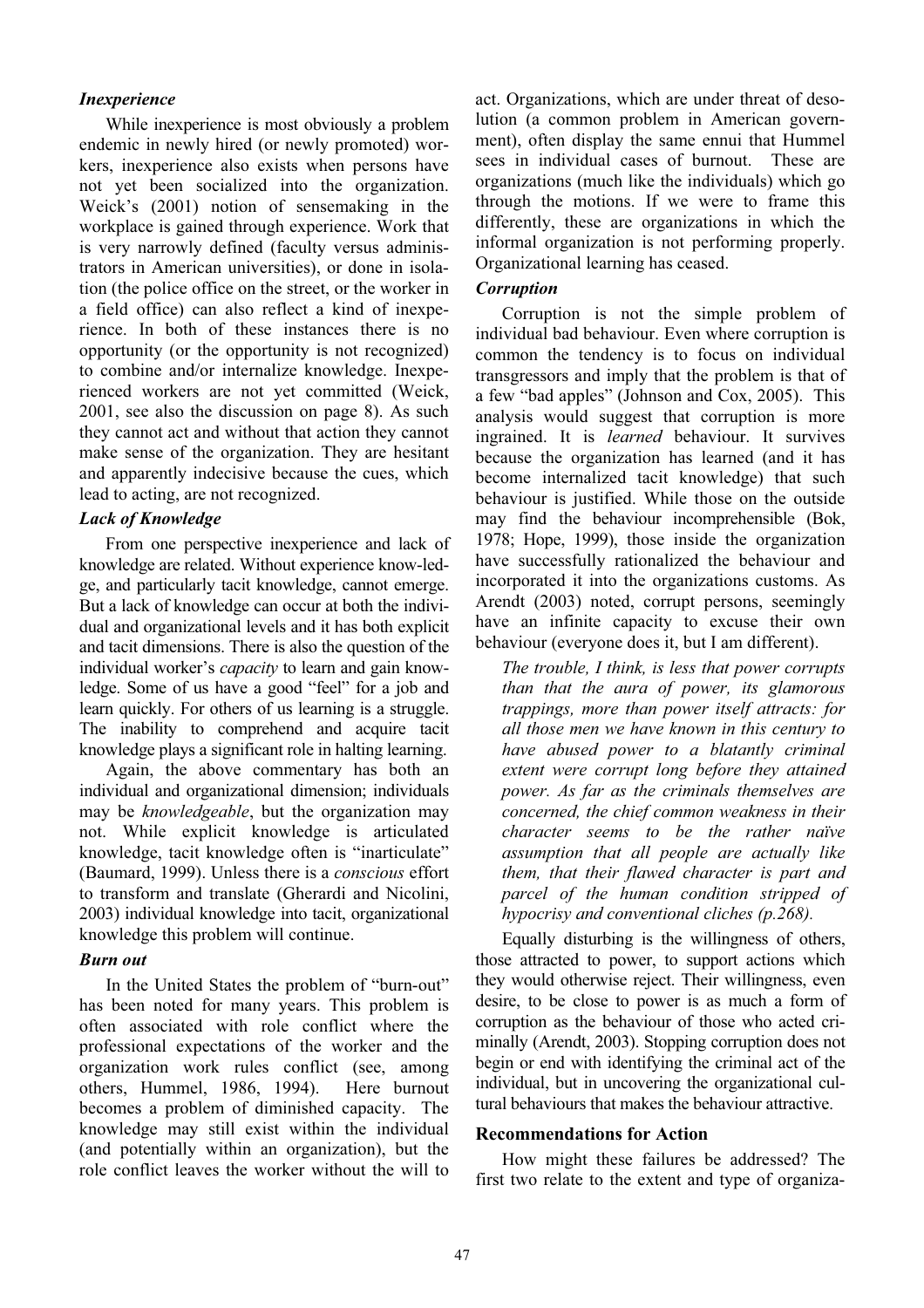tional learning (Argyris, 1993, 1999; Kikoski and Kikoski, 2004; Schon and Argyris, 1996; Weick, 2001). But even this notion needs to be extended to encompass the organization's capacity to learn both explicit and tacit knowledge. Everyone in the organization is both teacher and pupil (Yanow, 2003). We learn from each other, even as we teach others. Knowledge is gained at two levels; the individual and the organizational (Baumard, 1999). But the idea of tacit knowledge, which emphasizes experience (in both tactile/sensory and time senses) implies that only when we have fully internalized knowledge does organizational learning occur.

The true role of the mentor is to help in the transformation of individual knowledge (both explicit and tacit) into organizational knowledge (also both explicit and tacit). Organizational learning is that process of transformation and internalization Baumard, 1999; Gherardi and Nicolini, 2003). Part of the decision architecture is in a more self-conscious selection of mentors. These are mentors who can convey both explicit knowledge (articulated, rational, technical knowledge) and tacit knowledge (inarticulate, intuitive, sensing, feeling knowledge). We do this in organizations more than may be at first apparent. We select the most skilled (highest level of tacit knowledge) to be the supervisor of work teams. This supervisor is the "puzzle solver" who teaches others how to uncover and then address problems. Military organizations, which we do not usually associate with users of tacit knowledge (commands after all are the ultimate in learned, articulated, explicit knowledge), have created positions (the squad or platoon sergeant) in which a major responsibility is the conveyance of tacit knowledge both up and down the organization.

The hallmark of the "informal" organization is that it is a parallel organization in which knowledge (in the form of questions and answers) flows up, down and across the organization without regard to rank or title, but in search of answers to problems. The informal organization itself represents "learned" behaviour about organizational goal accomplishment. Without the informal the formal organization might well fail.

The decision architecture, like the informal organization, is an attempt to facilitate organizational learning by providing experience, conveying knowledge, identifying burn-out and sanctioning corruption. How can this be done?

The twin concepts of decision architecture and tacit knowledge as an aspect of decision-making are complementary and mutually reinforcing ideas. It is the mature/ post-conventional manager who recognizes the need to develop a decision architectture for the organization. The decision architecture creates the organizational learning (i.e. tacit knowledge) needed to help those in the organization mature and make good judgments. Furthermore, the emphasis on the collective/organizationwide aspects of the decision architecture creates the conditions whereby both individual responsibility and collective accountability is achieved. The task for the organizational leader is to ensure the use of the decision architecture in determining who shall exercise discretion. The explicit or self-conscious element of this effort can be achieved as follows:

- Create decision architecture that uses value statements rather than title or rank as the boundary of decision authority;
- Use the decision architecture to define the expectations in the role of all organization members;
- Use the decision architecture to develop a "forward-looking," or future-oriented organization;
- Create decision architecture that directs "decision rights" to those who have the "maturity" and tacit knowledge to make choices;
- Acknowledge that the decision architecture is affirmation of the need for collective decision-making;
- Use mentors to convey and reinforce tacit knowledge.

## Conclusion

Where does this leave us? Our dilemma has been that much of the literature on discretionary judgment has been a battle over choosing the right control mechanism. Concerns about corruption, particularly in Africa and the developing world, have defined discretion as bias and, therefore, the very heart of corrupt practice. Yet the emerging literature on management advocates a more entrepreneurial, "maverick," "don't tell me I can't," attitude among managers (Lee, 1998). Our mandate has been to outline a perspective and set of behaviours by which to define "discretion in action." We have extended the discussion beyond the theoretical to the practical implications.

Administrative discretion is a complex topic. It is both necessary to organizational effectiveness and the source of potential abuse of power. The path out of the confusion is found in grounding discretion in both theoretical and practical notions of organizational learning and tacit knowledge. In establishing a decision architecture the leadership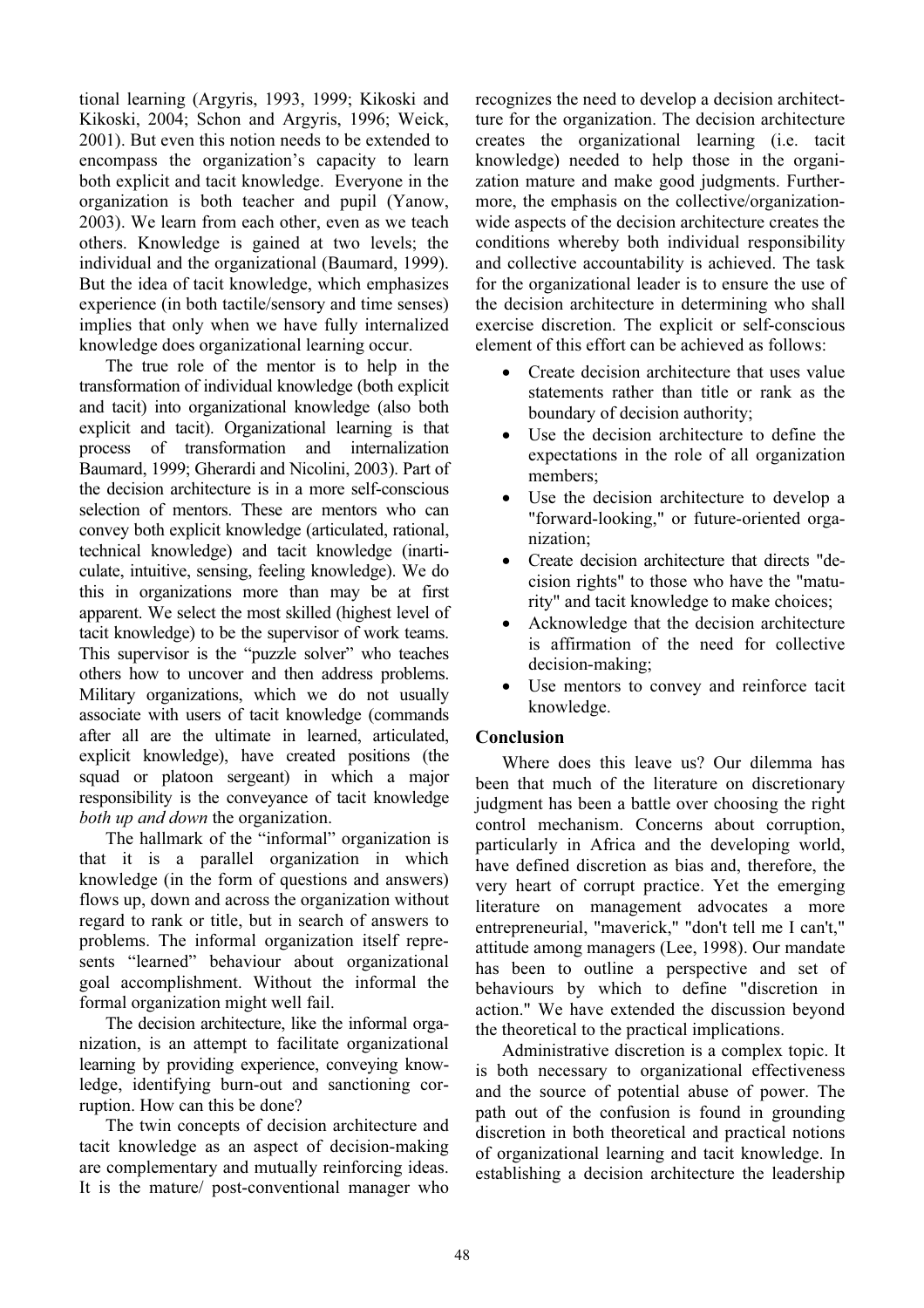of the organization can create the organizational learning and support environment in which the appropriate and bounded use of discretion is possible. These two concepts can be restated as answering three questions:

- How does the organization define problems?
- How does the organization decide what to do?
- Who decides?

Through this exercise the decision architecture serves as a first step toward the development of the normative and intellectual foundations for the exercise of discretion.

#### References

- 1. Arendt, H. Responsibility and Judgment New York: Schocken Press, 2003.
- 2. Argyris, Ch. Knowledge for Action: A Guide to Overcoming Barriers to Organizational Change. San Francisco: Jossey-Bass, 1993.
- 3. Argyris, Ch. Organizational Learning,  $2^{nd}$  ed. Malden, MA: Blackwell, 1999.
- 4. Auberbach, J. D., Putnam, R.D., and Rockman, B.A. Bureaucrats and Politicians in Western Democracies. Cambridge: Harvard University Press, 1981.
- 5. Audi, R. The Good in the Right Princeton, NJ: Princeton University Press, 2004.
- 6. Bennis, W., and Nanus, B. Leaders: The Strategies for Taking Charge. New York: St. Martin's Press, 1985.
- 7. Bok, S. Lying: Moral Choice in Public and Private Life. New York: Vintage Books, 1978.
- 8. Bowman, J. S. (Ed.) Ethical Frontiers in Public Management. San Francisco: Jossey-Bass, 1991.
- 9. Bowman, J. S., and Elliston, F. A. (Eds.). Ethics, Government, and Public Policy. Westport, CT: Greenwood Press, 1988.
- 10. Bowman, J. S., and Russell, W. L. Ethics in Government: From a Winter of Despair to a Spring of Hope Public Administration Review, 57 (6) Nov/Dec, 1997, 517-526.
- 11. Bryner, G.C. Bureaucratic Discretion. Elmsford, NY: Pergamon Press, 1987.
- 12. Burke, J. Reconciling Public Administration and Democracy; The Role of the Responsible Administrator. Public Administration Review. 49 (2), 1989.
- 13. Burke, J. Administrative Ethics and Democratic Theory. In Cooper, T.L. (Ed.) Handbook of Administrative Ethics. New York: Marcel Dekker, 1994, 457-474.
- 14. Burns, J. McGregor. Leadership. New York: Harper Collins, 1978.
- 15. Butler, S.M. The Privatization Option. Washington D.C.: Heritage Foundation, 1985.
- 16. Baumard, P. Tacit Knowledge in Organizations. Thousand Oaks, CA: Sage, 1999.
- 17. Carlson, J. D. Kohlberg's Moral Reasoning and the Democratic peace Movement. Public Integrity (IV) 4, 2002, 305-320.
- 18. Cooper, P. Public Law and Public Administration. Palo Alto, CA: Mayfield Publishing, 1983.
- 19. Cooper, P. Public Law and Public Administration, 3rd ed. Itasca, IL: Fe. E. Peacock, Publishers, 2000.
- 20. Cooper, P., and Newland, Ch. A. (Ed.). Handbook of Public Law and Administration. San Francisco: Jossey-Bass, 1997.
- 21. Cooper, T. L. An Ethic of Citizenship for Public Administration. Englewood Cliffs, NJ: Prentice Hall, 1991.
- 22. Cooper, T. L. (Ed.). Handbook of Administrative Ethics. New York: Marcel Dekker, 1994.
- 23. Cooper T. L., and Wright, D.N. (Eds.) Exemplary Public Administrators. San Francisco: Jossey-Bass, 1992.
- 24. Cox III, R. W. American Political Theory and the Bureaucracy. Dialogue, 9(2) Winter, 1986-1987, 1-31.
- 25. Cox III, R. W. Administrative Discretion: the Conundrum Wrapped in an Enigma. In van Baallen, Schwella and Burger ed. Public Management and Governance: the Seventh Winelands Conference. Stellenbosch, SA: University of Stellenbosch, 2000, 249-263.
- 26. Cox III, R. W. Performance Measurement: Cultural and Socio-psychological Factors. In van der Molen, van Rooyen and van Wyk ed. Outcomes-based Governance: Assessing the Results. Johannesburg, South Africa: Heinemann, 2002, 160-191.
- 27. Cox III, R. W. On Being an Effective Local Government Manager. In Newell (Ed.). The Effective Local Government Manager,  $3^{rd}$  ed., Washington, DC: ICMA, 2004. 1-19.
- 28. Cox III, Raymond W. and Ralph P. Hummel. A Declaration of Independence For Congress: Why Politics Cannot and Should Not Be Managed. A paper presented at the American Political Science Association, August 30-September 2, 1988.
- 29. Cox III, R. W., Buck, S., and Morgan, B. Public Administration in Theory and Practice. Englewood Cliffs, NJ: Prentice Hall, 1994.
- 30. Davis, K.C. Discretionary Justice. Baton Rouge: Louisiana State University Press, 1969.
- 31. Day, C. Balancing Organizational priorities: A Two-Factor Values Model of integrity and Conformity. Public Integrity 1 (II) Spring, 1999, 149-166.
- 32. Downs, G. W. and Larkey, P.D. The Search for Government Efficiency, New York: Random House, 1986.
- 33. Denhardt, K. G. The Ethics of Public Service: Resolving Moral Dilemmas in Public Organizations. Westport, CT: Greenwood Press, 1988.
- 34. Dubnick, M. J., and O'Kelly, C. Through 'Thick' and 'Thin': Ethical Relationships and Moral Principles in Public Administration. Paper presented at the 66<sup>th</sup> National Conference of the American Society for Public Administration, Milwaukee, WI. April 1-6, 2005.
- 35. Etzioni-Halevy, E. Bureaucracy and Democracy. London: Routledge, 1983.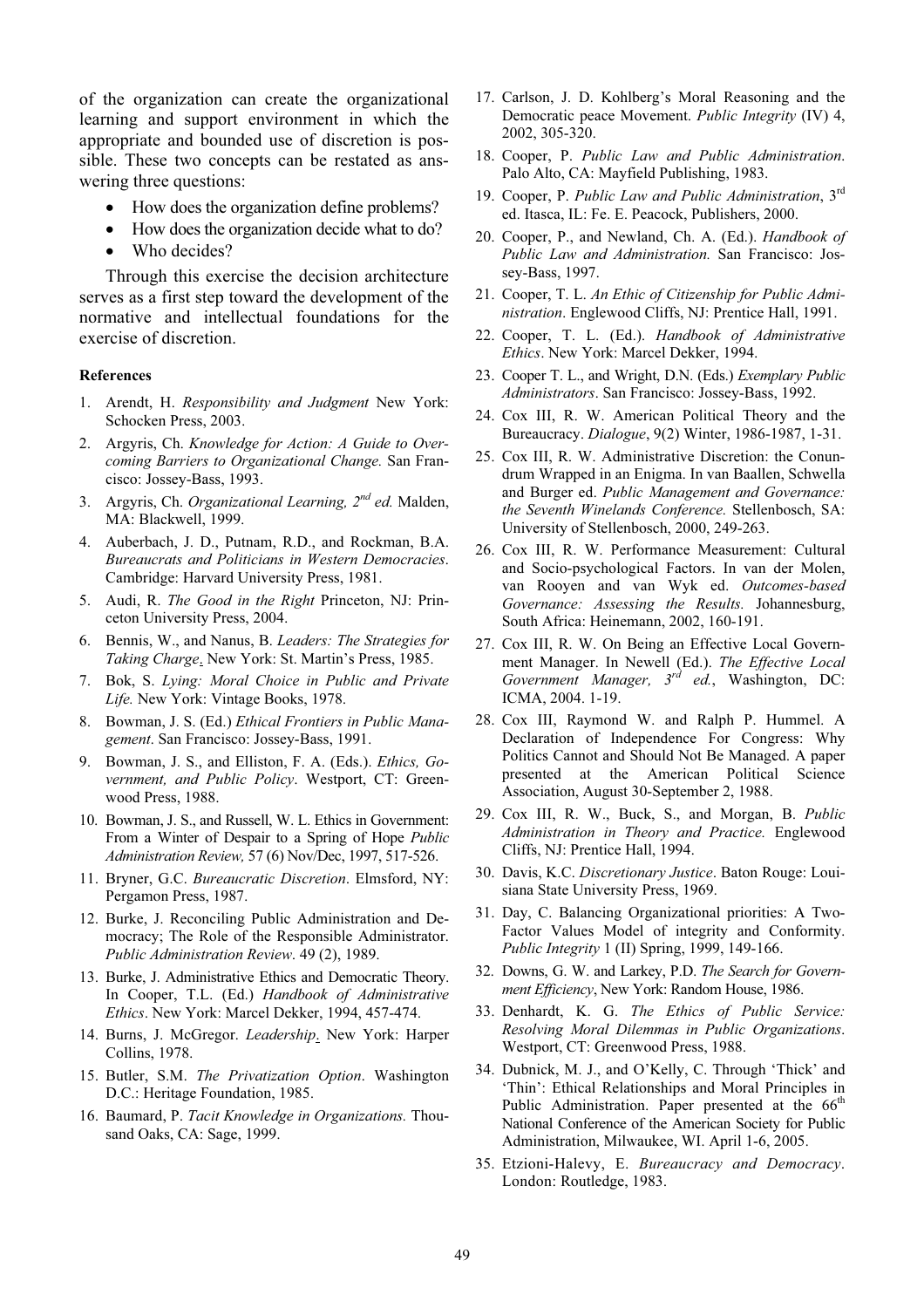- 36. Etzioni-Halevy, E. Political Manipulation and Administrative Power. London: Routledge, 1979.
- 37. Fesler, J.W., and Kettl, D.F. The Politics of the Administrative Process. Chatham, NJ: Chatham House, 1991.
- 38. Finer, H. Administrative Responsibility in Democratic Government. Public Administration Review, 1, 1941, 335-350.
- 39. Frederickson, H. G. The Recovery of Civicism in Public Administration. Public Administration Review, 42 (6), 1982, 501-508.
- 40. Frederickson, H. G., and Chandler, R C. (Eds.) Citizenship and Public Administration. Public Administration Review, 44, 1984 (special issue).
- 41. Freidrich, C. J. The Nature of Administrative Responsibility. In Friedrich, C.J. (Ed.). Public Policy Cambridge, MA: Harvard University Press, 1940.
- 42. French, P. A. Ethics in Government. Englewood Cliffs: Prentice Hall, 1983.
- 43. Friedman, L. M., and Scheiber, H.N. (Eds.). American Law and the Constitutional Order. Cambridge, MA: Harvard University Press, 1988.
- 44. Gawthrop, L. C. Public Entrepreneurship in the Lands of Oz and Uz. Public Integrity 1 (I) Winter, 1999, 75-86.
- 45. Gherardi, S., and Nicolini, D. To Transfer is to Transform: The Circulation of safety Knowledge. In Nicolini, D, Silvia Gherardi, S., and Yarnow, D. (Eds.). Knowing in Organizations. Armonk, NY: M.E. Sharpe, 2003, 204-224.
- 46. Gilman, S. C. Public-Sector Ethics and Government Reinvention: Realigning Systems to Meet Organizational Change Public Integrity 1 (II) Spring, 1999, 175-192.
- 47. Glassman, R. M., Swatos,W. H., Jr., and Rosen, P.L. (Eds.). Bureaucracy Against Democracy and Socialism. New York: Greenwood Press, 1987.
- 48. Gormley, W. Taming the Bureaucracy. Princeton: Princeton University Press, 1989.
- 49. Gruber, J. E. Controlling Bureaucracies, Berkeley, CA: University of California Press, 1987.
- 50. Habermas, J. The Inclusion of the Other. Cambridge, MA: MIT Press, 1998.
- 51. Harmon, M. Responsibility as Paradox. Thousand Oaks, CA: Sage Publications, 1995.
- 52. Hope, K. R., Sr. Corruption in Africa: A Crisis in Ethical Leadership. Public Integrity 1 (III) Summer, 1999, 289-308.
- 53. Hummel, R. P. Bureaucracy, Democracy and Politics: Are They Compatible. 1986, unpublished paper.
- 54. Hummel, R. P. The Bureaucratic Experience, 3rd ed., New York: St. Martin's Press, 1987.
- 55. Hummel, R. P. The Bureaucratic Experience, 4th ed., New York: St. Martin's Press, 1994.
- 56. Johnson, T. A., and Cox III, R. W. Police Ethics: Organizational Implications. Public Integrity 7 (1), 67-79.
- 57. Kiel, L. D. Managing Chaos and Complexity in Government. San Francisco: Jossey-Bass, 1994.
- 58. Kikoski, C. K, and Kikoski J. The Inquiring Organization. Westport, CT: Praeger, 2004.
- 59. Kirkhart, L. Toward a Theory of Public Administration. In Marini (Ed.) Toward a New Public Administration, Scranton, PA: Chandler Publishing, 1971.
- 60. Lee, W. Mavericks in the Workplace. New York: Oxford University Press, 1998.
- 61. Lewis, C. W. The Ethics Challenge in Public Service. San Francisco: Jossey-Bass, 1991.
- 62. Lipsky, M. Street-level Bureaucracy New york: Russell Sage Foundation, 1980.
- 63. MacIntyre, A. After Virtue: A Study of Moral Theory. South Bend, IN: University of Notre Dame Press, 1984.
- 64. Mason, R. M. Participatory and Workplace Democracy. Carbondale, IL: Southern Illinois University Press, 1982.
- 65. Maor, M. The Paradox of Managerialism. Public Administration Review 59 (1), 1999, 5-18.
- 66. Marini, F. () Toward the New Public Administration. Scranton, PA: Chandler Publishing, 1971.
- 67. Martinez, J. M. Law versus Ethics: Reconciling Two Concepts of Public Service Ethics. Administration and Society. 29 (6) January, 1998, 690-722.
- 68. Moore, M. H., and Malcolm S. K. (Ed.). Ethics in Government: The Moral Challenge of Public Leadership. Englewood Cliffs, NJ: Prentice Hall, 1990.
- 69. Morgan, G. Images of Organization. Newbury Park, CA: Sage Publications, 1968.
- 70. Newell, Ch. (Ed.). The Effective Local Government Manager,  $3^{rd}$  ed. Washington, DC: International City/County Management Association, 2004.
- 71. Osborne, D., and Gaebler, T. Reinventing Government. Reading, MA: Addison-Wesley Publishing, 1992.
- 72. Pierce, R.J., Shapiro, S.A., and Verkuil, P.R. Administrative Law and Process. Mineola, NY: The Foundation Press, 1985.
- 73. Price Waterhouse Change Integration Team. The Paradox Principles. Chicago: Irwin Professional Publishers, 1996.
- 74. Rector, R., and Michael, S. (Eds.) Steering the Elephant. New York: Universe Books, 1987.
- 75. Rohr, J. A. Ethics for Bureaucrats, 2nd ed. New York: Marcel Dekker, 1989.
- 76. Ruscio, K. P. Trust in the Administrative State. Public Administration Review, 57 (5), 1997, 454-458.
- 77. Salamon, L. M. Rethinking Public Management. Public Policy, 29(3), Summer, 1981, 255-275.
- 78. Savas, E.S. Privatization: The Key to Better Government. Chatham, NJ: Chatham House, 1985
- 79. Stati, A. Knowing in Practice. In Nicolini, D., Gherardi, S., and Yarnow, D. (Eds.). Knowing in Organizations. Armonk, NY: M.E. Sharpe, 2003, 53-75.
- 80. Stewart, R. The Reformation of American Administrative Law. Harvard Law Review (88), 1975.
- 81. Stillman II, R. J. Preface to Public Administration. New York: St. Martin's Press, 1991.